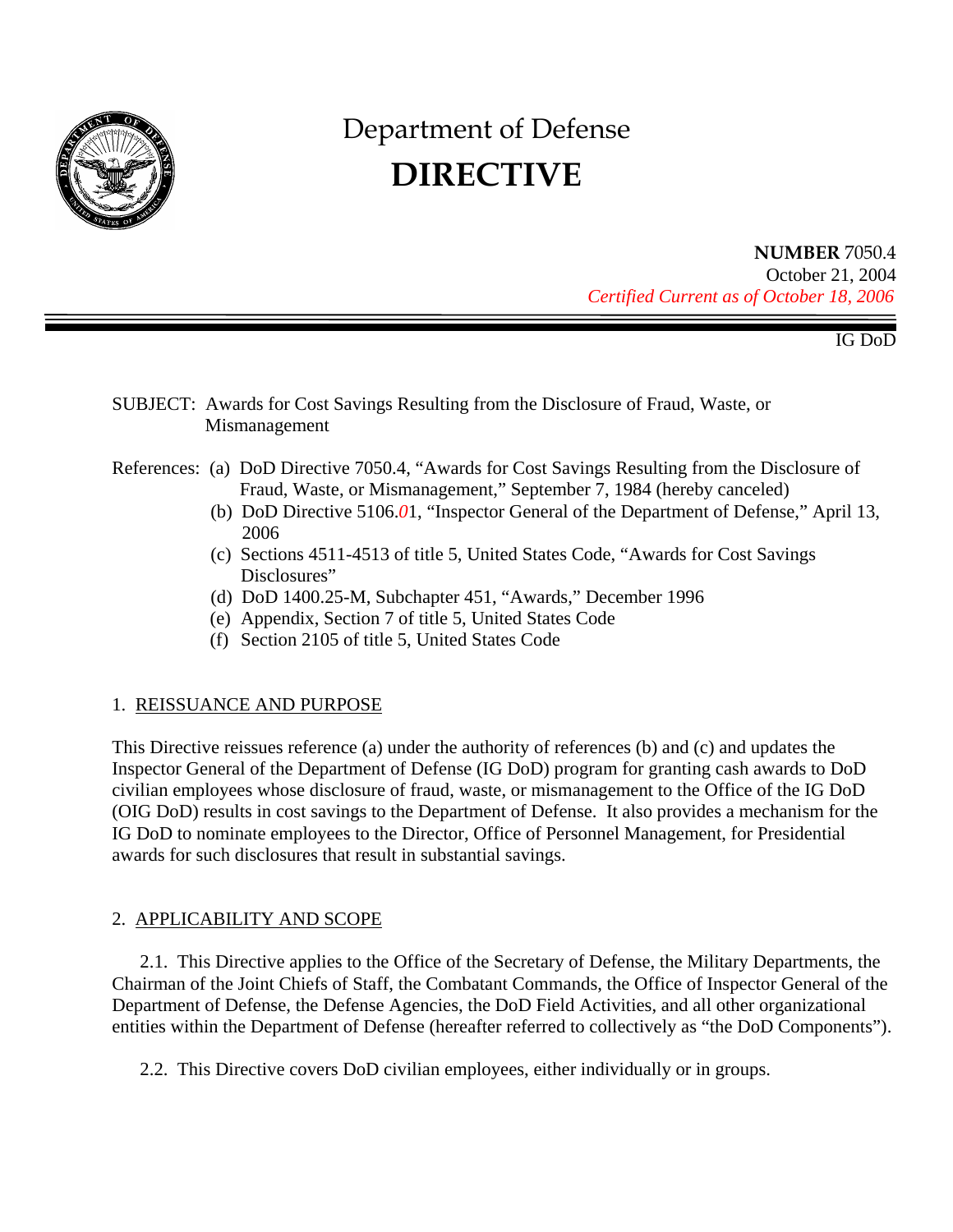2.3. This Directive does not apply to cash awards made under the DoD Incentive Awards Program covered by subchapter 451 of DoD 1400.25-M (reference (d)); and, dual awards shall not be made.

2.4. This Directive does not apply to auditors, investigators, and others whose duties include the discovery and disclosure of fraud, waste, and mismanagement, unless the disclosure relates to a matter that is not within their official responsibilities.

2.5. This Directive does not apply to members of the Uniformed Services.

# 3. DEFINITIONS

The terms used in this Directive are defined in enclosure 1.

## 4. POLICY

It is DoD policy that:

4.1. Employees shall be encouraged to participate in improving DoD operations by recognizing and rewarding, individually or in groups, those whose disclosures of suspected fraud, waste, or mismanagement result in savings to the Department of Defense. To be eligible for an award, the individual must be employed by the Department of Defense when making the disclosure.

4.2. Awards shall be made under this cash award program for fraud, waste, or mismanagement reported directly to the OIG DoD. This program supplements existing DoD award programs by providing a way for employees to be recognized and rewarded for their disclosures made to the OIG DoD.

4.3. An individual or a group may be recognized. If a group is involved, the award may be in equal or unequal shares, depending on the nature of the individual contributions.

4.4. The identity of any employee who receives a cash award under this Directive shall remain confidential at the employee's request in accordance with appendix, Section 7 of title 5, United States Code (reference (e)).

4.5. The amount of an award by the IG DoD may not exceed \$10,000, or an amount equal to one percent of the total DoD cost savings that are determined to be the total savings attributable to the DoD employee's disclosure, whichever is less. The cost savings projected for later fiscal years may be taken into account when estimating the amount of the award. The cost savings projected for later fiscal years shall be limited to the Five-Year Defense Program period, or the average annual net savings over a clearly predictable period (reference (d)), whichever is less when computing the amount of an award.

4.6. Acceptance of a cash award constitutes an agreement that the Government's use of an idea, a method, or a device for which the award is made may not form the basis of any further claim against the Department of Defense by the employee, or his or her heirs or assigns.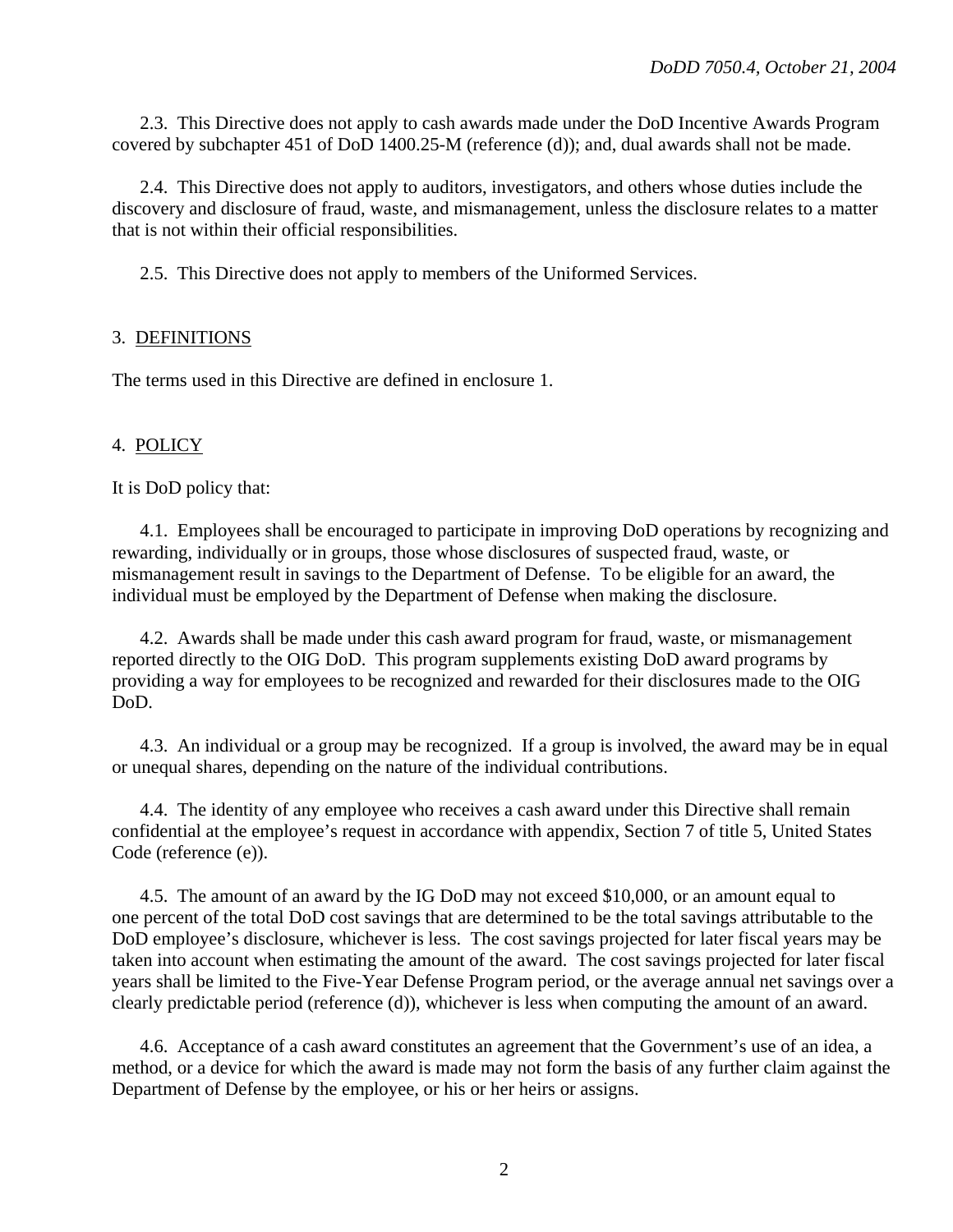4.7. Final approval of an award is solely within the discretion of the IG DoD, and may not be delegated.

## 5. RESPONSIBILITIES

The Inspector General of the Department of Defense shall:

5.1. Establish policy and implement the cash award program.

5.2. Encourage the application of constructive ideas received through the cash award program in the Department of Defense.

5.3. Review, evaluate, approve, or disapprove nominations for awards not exceeding \$10,000. Refer nominations with potential application to other Federal agencies as appropriate.

5.4. Evaluate and recommend employees for Presidential awards for cost-savings disclosures. The President may pay a cash award, but may not exceed 50 such awards during any fiscal year, of \$20,000 to any employee whose disclosure has resulted in substantial cost savings for the Government (reference (c)).

5.5. Protect the identities of employees requesting anonymity. This does not preclude publishing the number and amounts of such awards, the savings to the Department of Defense, and, whenever possible, a synopsis of the actions taken as a result of such disclosures. This information, except that which may be withheld under applicable statute or Executive Order, may be released within the Department of Defense and to the public to encourage other employees to disclose fraud, waste, or mismanagement.

5.6. Document the cost savings to the Department of Defense that substantiate the award decision. Then, within 30 days of the actual date of each award, submit to the Comptroller General of the United States documentation of any award made under this Directive. The documentation shall include the following:

5.6.1. The amount of the award.

5.6.2. Action taken by the Department of Defense as a result of the disclosure.

5.6.3. The actual or estimated cost savings to the Department of Defense.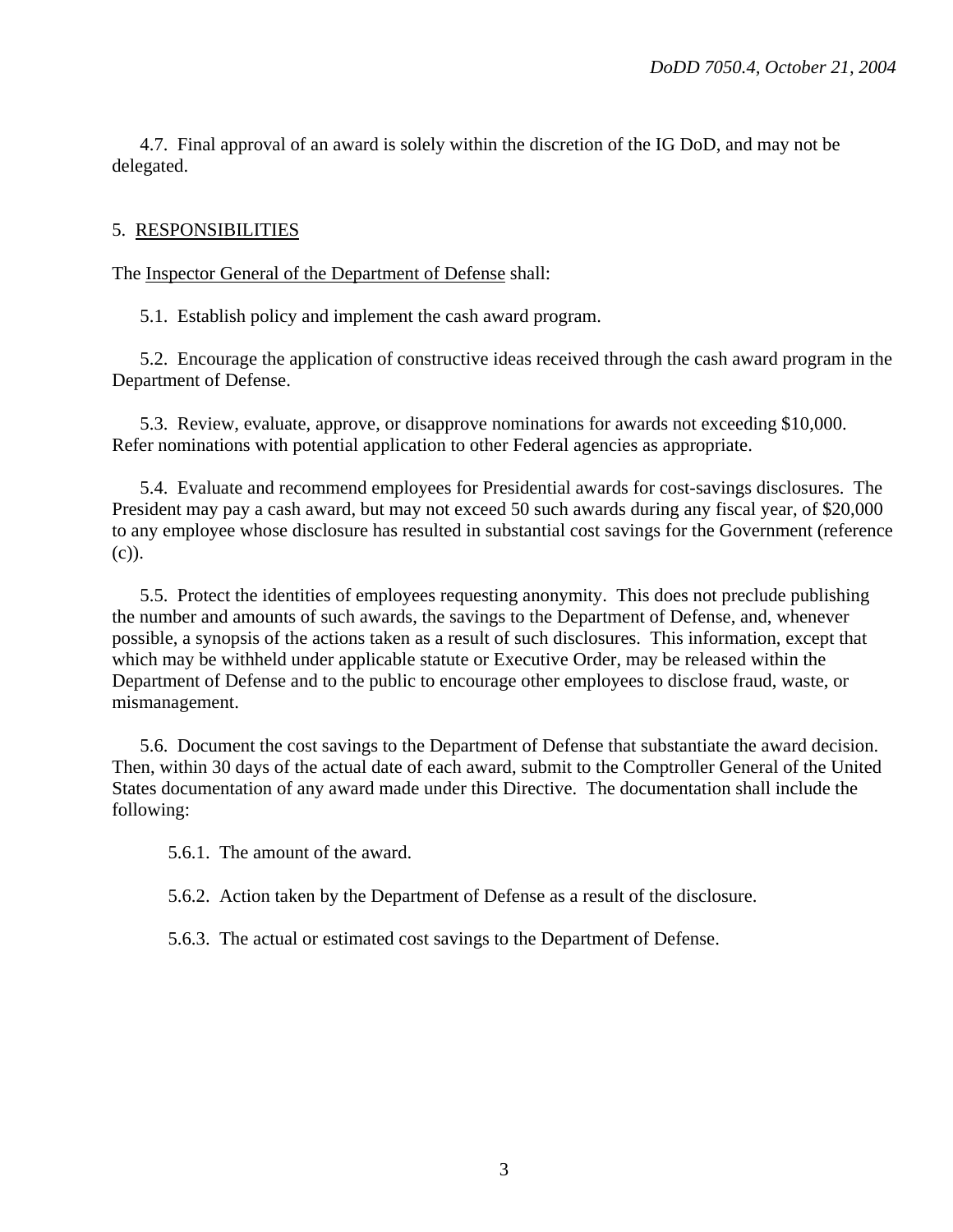# 6. EFFECTIVE DATE

This Directive is effective immediately.

Toul Walkwitte Paul Wolfowitz(

Deputy Secretary of Defense

Enclosure - 1 E1. Definitions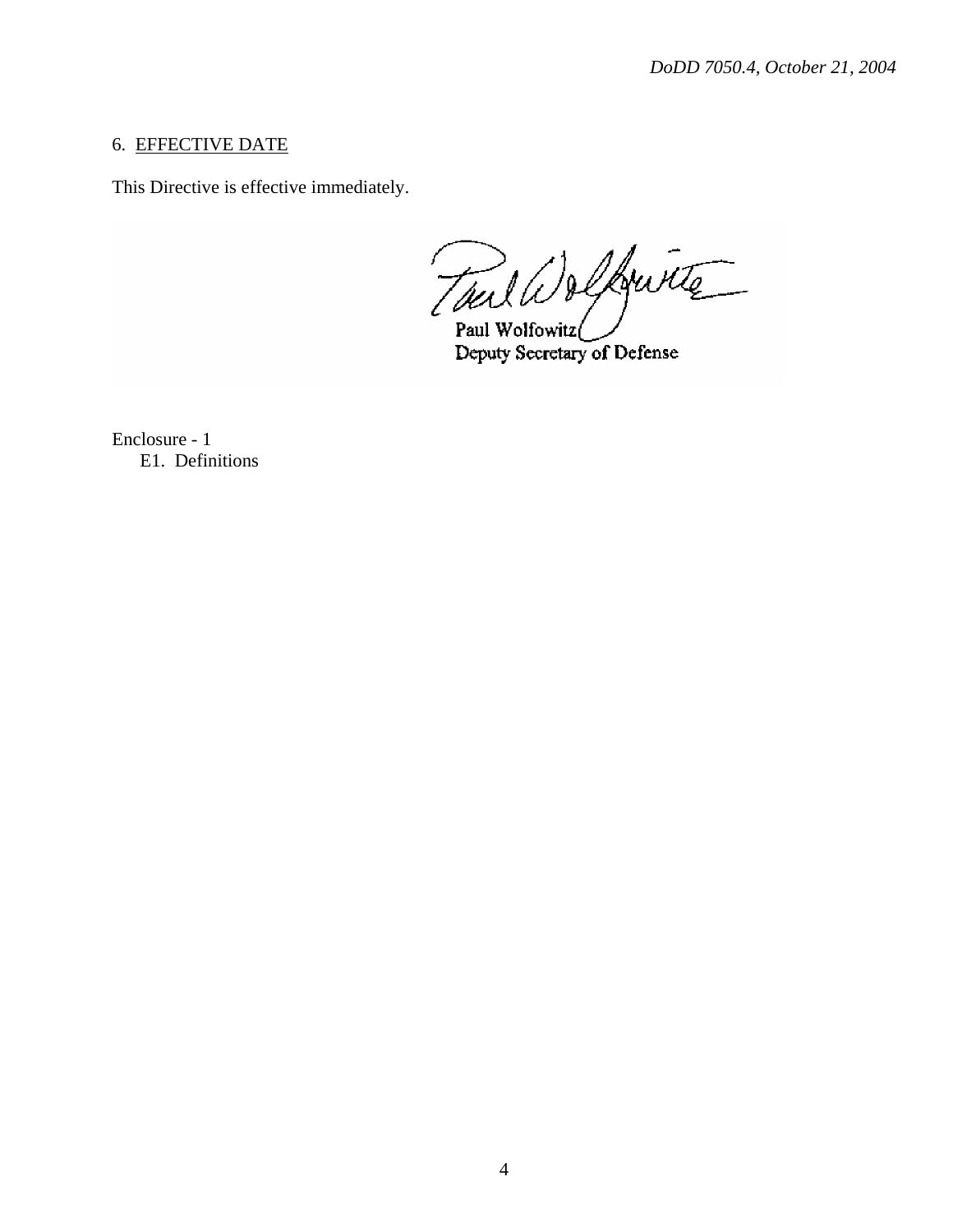### E1. ENCLOSURE 1

#### DEFINITIONS

#### E1.1.1. Cost Savings

E1.1.1.1. Present tangible net benefits to the Department of Defense for which the monetary value reasonably may be established.

E1.1.1.2. Projected tangible net benefits to the Department of Defense for which the monetary value reasonably may be estimated and validated. Cost savings may result from:

E1.1.1.2.1. Reduction or avoidance of direct or recognizable costs or losses.

E1.1.1.2.2. Collection or recoupment of funds expended for:

E1.1.1.2.2.1. Government grants.

E1.1.1.2.2.2. Collective agreements.

E1.1.1.2.2.3. Contracts for property or services.

E1.1.1.2.2.4. Program expenditures, program entitlements, loans, or loan

guarantees.

E1.1.2. Disclosure to Inspector General of the Department of Defense. A DoD employee's voluntary exposure of fraud, waste, or mismanagement; furnishings of information concerning such matters; and full cooperation with any investigation or other inquiry.

E1.1.3. Employee. An individual as defined in 5 U.S.C. 2105 (reference (f)).

E1.1.4. Fraud. Generally, any intentional deception of the Department of Defense (including attempts and conspiracies to affect such deception) for the purpose of inducing DoD action or reliance on that deception. (However, in the context of the False Claims Act, 31 U.S.C. Section 3729 *et seq.* and the Program Fraud Civil Remedies Act, Section 3801 *et seq.*, a *knowing* deception rather than an *intentional* deception is sufficient to trigger civil liability, where "knowing" means that the individual alleged to have committed the deception (1) had actual knowledge of the deception, (2) acted in deliberate ignorance of the truth or falsity of information material to the deception, or (3) acted in reckless disregard of the truth or falsity of information material to the deception.) Examples of fraudulent activity include but are not limited to the offer, payment, or acceptance of bribes or gratuities; making of false statements; submission of false claims; use of false weights or measures; evasion or corruption of inspectors